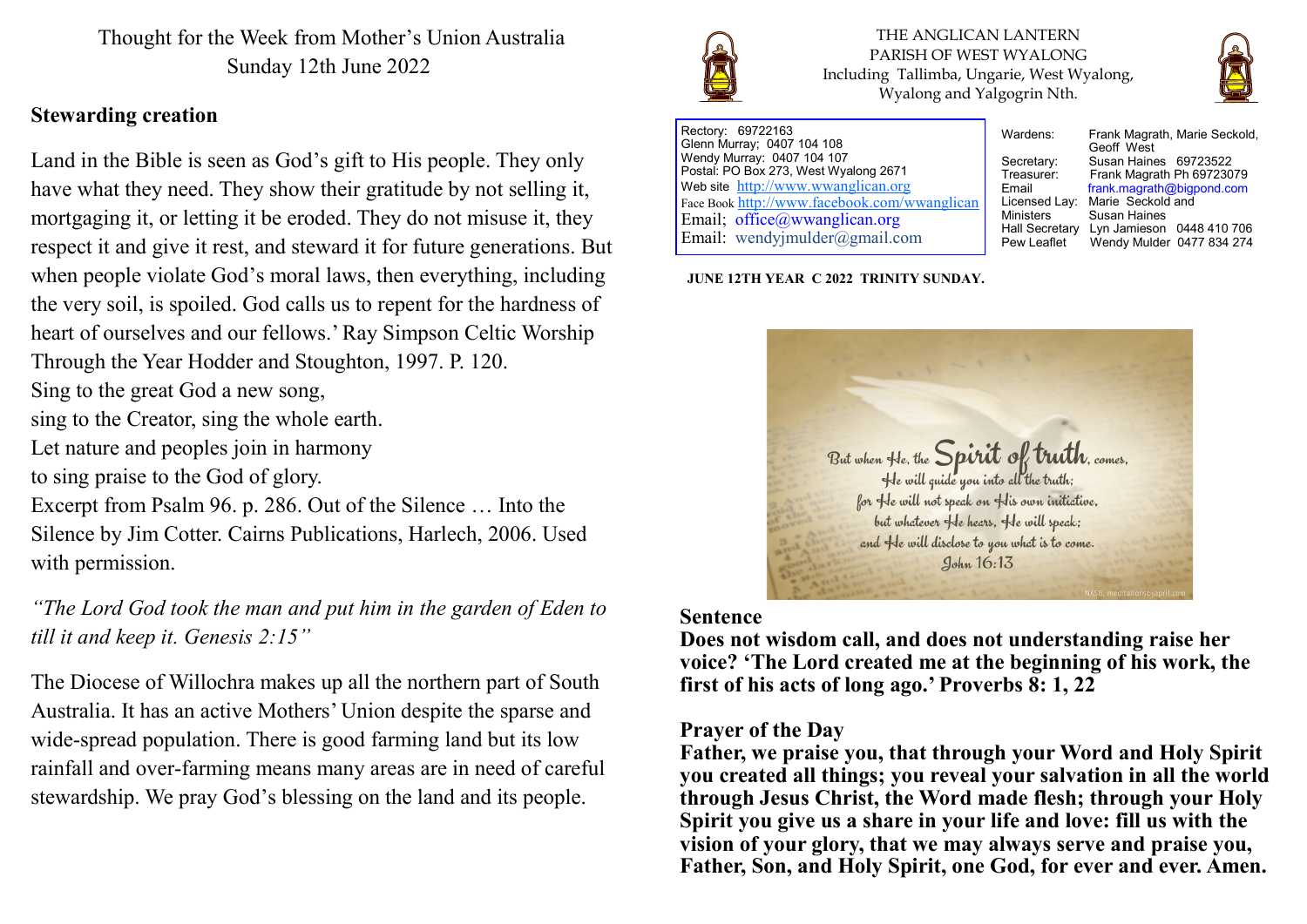### **Acts 5: 1-16**

**5 Now a man named Ananias, together with his wife Sapphira, also sold a piece of property. 2 With his wife's full knowledge he kept back part of the money for himself but brought the rest and put it at the apostles' feet. 3 Then Peter said, "Ananias, how is it that Satan has so filled your heart that you have lied to the Holy Spirit and have kept for yourself some of the money you received for the land? 4 Didn't it belong to you before it was sold? And after it was sold, wasn't the money at your disposal? What made you think of doing such a thing? You have not lied just to human beings but to God." 5 When Ananias heard this, he fell down and died. And great fear seized all who heard what had happened. 6 Then some young men came forward, wrapped up his body, and carried him out and buried him. 7 About three hours later his wife came in, not knowing what had happened. 8 Peter asked her, "Tell me, is this the price you and Ananias got for the land?" "Yes," she said, "that is the price." 9 Peter said to her, "How could you conspire to test the Spirit of the Lord? Listen! The feet of the men who buried your husband are at the door, and they will carry you out also." 10 At that moment she fell down at his feet and died. Then the young men came in and, finding her dead, carried her out and church and all who heard about these events. 12 The apostles performed many signs and wonders among the people. And all the believers used to meet together in Solomon's Colonnade. 13 No one else dared join** 

## *We welcome everyone worshipping here today.*

## **HAPPY BIRTHDAY:**

**Rinthday** 

Congratulations to those celebrating: Birthdays: Barbara Bowland 13th. No Anniversaries this week.

\* \* \*

# PCC:

The next PCC Meeting will be held after Church on 26th June.

**10am Tuesday Services** recommences this coming Tuesday, June 7th in the Church's Vestry. Entry via the Western or rear doors please. Masks are encouraged.

#### $\star$

#### **NOTES:**  $\overline{1}$

Next Sunday, 19th June, we will be celebrating our Patronal Festival. Hopefully we may have a guest speaker and we will be able to have an Extended Communion Service.

 **\* \* \***

## Verse: **John 10:27**

"My sheep listen to My voice; I know them, and they follow Me".

- We have the privilege of listening to the voice of our Good Shepherd.
- It is His voice that we should be paying attention to.
- There are so many voices that are calling for our focus.
- We should listen to His voice, and follow His leading.

**Prayer:** Lord, thank You that I can be Your child and because of this I can hear your voice in my life. I ask that You would speak to me, and I choose to listen and follow Your voice. Amen.





 $*$  \*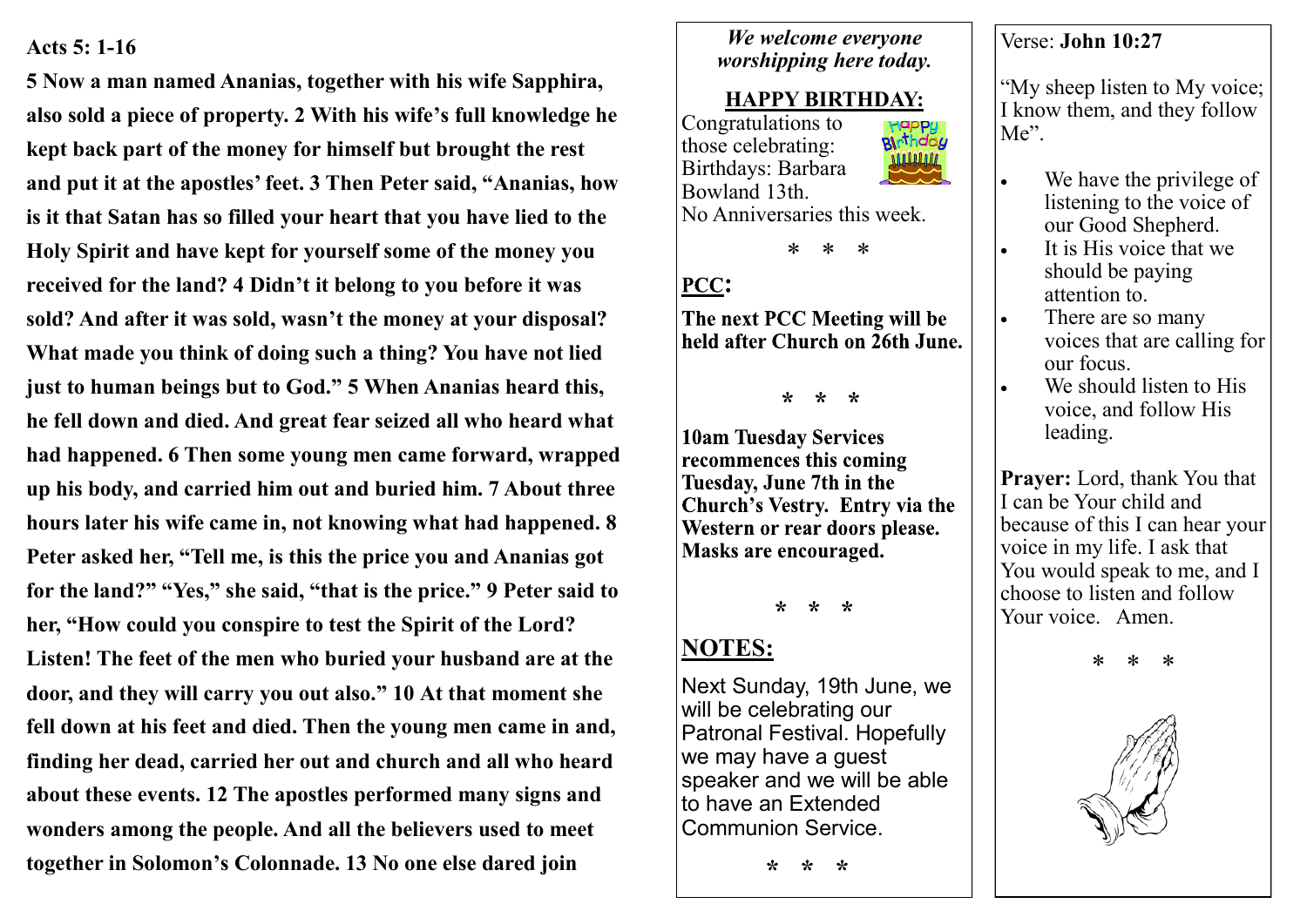| <b>TRINITY SUNDAY</b><br><b>Covid Officer:</b>                                                                                                                               | <b>Next Service 19TH JUNE 2022</b><br><b>MORNING PRAYER</b><br><b>SIDE PERSONS:</b> |
|------------------------------------------------------------------------------------------------------------------------------------------------------------------------------|-------------------------------------------------------------------------------------|
| READINGS FOR THIS SUNDAY Year B<br>Licensed Lay<br>Minister on Duty<br><b>Wendy Murray</b><br><b>Glenn Murray</b><br>Intincture Cup                                          | <b>Lyn Jamieson</b>                                                                 |
| <b>Geoff West</b><br>Acts 5: 1-16                                                                                                                                            | <b>MORNING TEA</b>                                                                  |
| <b>Romans 5: 1-5</b><br><b>Frank Magrath</b>                                                                                                                                 | Frank & Shirley<br>Magrath                                                          |
| John 16: 12-15                                                                                                                                                               | <b>CHURCH CLEANING</b>                                                              |
| <b>Parish of West Wyalong Mission</b><br><b>Statement</b><br>WE SHALL SERVE CHRIST AND OUR                                                                                   | Arrangements have been made<br>for professional cleaner to come                     |
| <b>LOCAL COMMUNITY AS AN ALL-AGE</b><br>WELL-RESOURCED GROWING ANGLICAN<br>FELLOWSHIP USING THE<br>"FIVE MARKS OF MISSION"                                                   | <b>BRASS CLEANING</b>                                                               |
| 1. Proclaim the Good News of the Kingdom.                                                                                                                                    | <b>FLOWER ARRANGING</b>                                                             |
| 2. Teach , baptise, and nurture new believers.<br>3. Respond to human need by loving service<br>4 Seek to transform unjust structures of                                     | <b>Shirley Magrath</b>                                                              |
| society.                                                                                                                                                                     | <b>COUNTING TODAY</b>                                                               |
| 5 Strive to safeguard the integrity of creation<br>and sustain and renew the life of the earth<br><b>READINGS FOR SUNDAY 19TH JUNE 2022</b><br>Licensed Lay Minister on duty | <b>Frank Magrath</b><br><b>Terry Butcher</b><br>hutterstock - 223                   |
| Acts 5: 17-42<br><b>Judith Markham</b>                                                                                                                                       | Service Schedule                                                                    |
| <b>Galatians 3: 10-14, 23-29 Susan Haines</b><br>Luke 8: 26-39                                                                                                               | <b>DURING THE WEEK:</b><br><b>Tuesday 10 am Morning Prayer</b>                      |
| If you are unable to read on<br>the day, please contact Fran<br><b>Mitchell on 0429724221</b>                                                                                | <b>SERVICE FOR NEXT SUNDAY:</b><br>9.30 am Morning Prayer                           |
|                                                                                                                                                                              |                                                                                     |

 $\sum_{i=1}^{N}$ **NING been made form** come FING

#### $\overline{\mathbf{AY}}$





**them, even though they were highly regarded by the people. 14 Nevertheless, more and more men and women believed in the Lord and were added to their number. 15 As a result, people brought the sick into the streets and laid them on beds and mats so that at least Peter's shadow might fall on some of them as he passed by. 16 Crowds gathered also from the towns around Jerusalem, bringing their sick and those tormented by impure spirits, and all of them were healed. Hear the word of the Lord.**

**Thanks be to God.**

 **\* \* \***

## **Psalm 8**

**1 O Lord our Governor:**

**how glorious is your name in all the earth! 2 Your majesty above the heavens is yet recounted: by the mouths of babes and sucklings. 3 You have founded a strong defence against your adversaries: to quell the enemy and the avenger. 4 When I consider your heavens, the work of your fingers: the moon and the stars which you have set in order, 5 What are we, that you should be mindful of us: what are we, that you should care for us? 6 Yet you have made us little less than gods: and have crowned us with glory and honour.**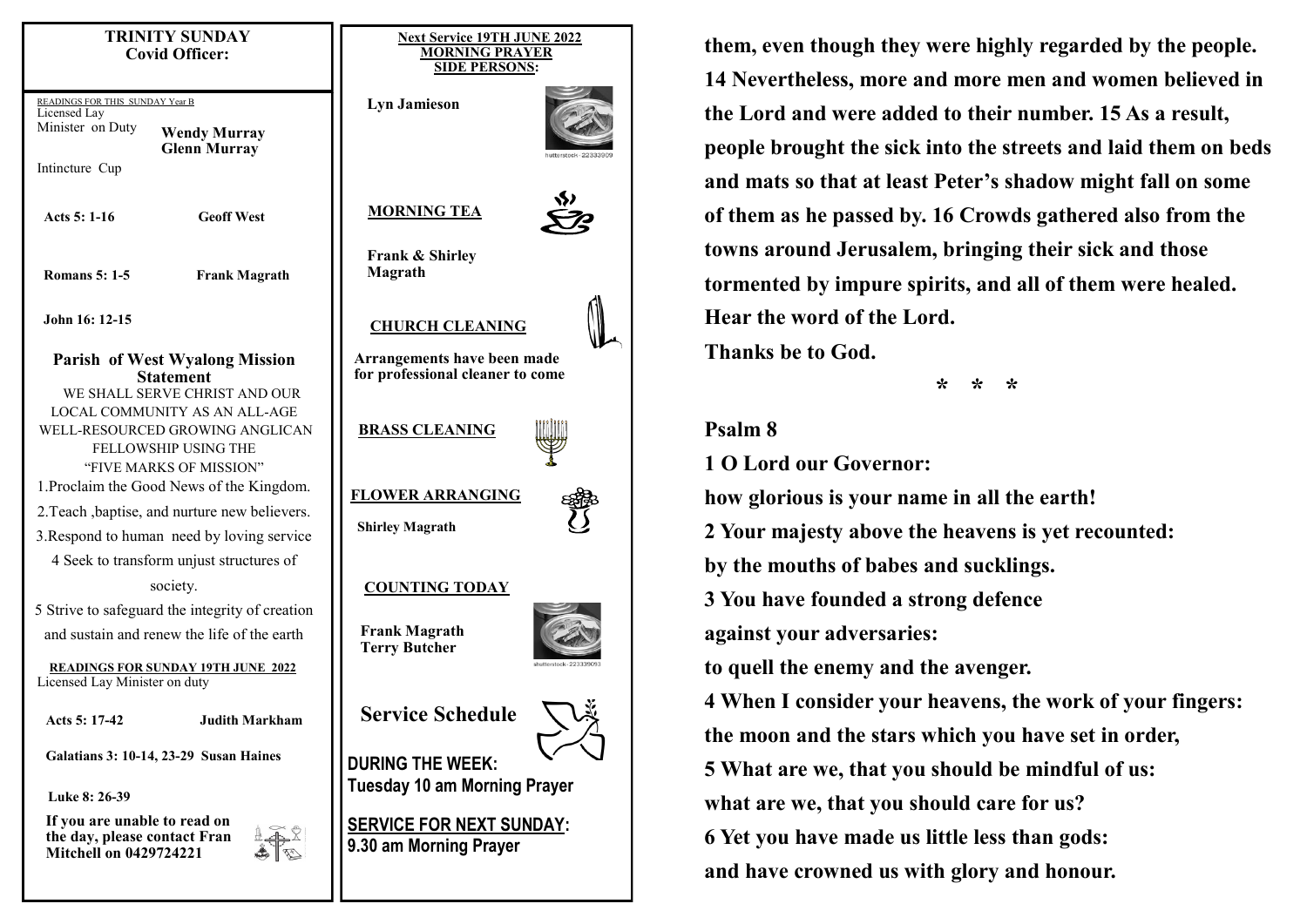**7 You have given us dominion over your handiwork: and have put all things in subjection beneath our feet, 8 All sheep and oxen:**

**and all the creatures of the field,**

**9 The birds of the air and the fish of the sea:**

**and everything that moves**

**in the pathways of the great waters.**

**10 O Lord our Governor:**

**how glorious is your name in all the earth!**

 **\* \* \***

## **Romans 5: 1-5**

**1 Therefore, since we are justified by faith, we have peace with God through our Lord Jesus Christ, 2 through whom we have obtained access to this grace in which we stand; and we boast in our hope of sharing the glory of God. 3 And not only that, but we also boast in our sufferings, knowing that suffering produces endurance, 4 and endurance produces character, and character produces hope, 5 and hope does not disappoint us, because God's love has been poured into our hearts through the Holy Spirit that has been given to us.** 

**Hear the word of the Lord.**

**Thanks be to God.**

 **\* \* \***



**Prayer Requests Our Nation :** Prime Minister, Premier, our Mayor and Councillors. All elected and appointed people in positions of responsibility and their decision making.



**Worldwide Church:** The Anglican Church of South America.

**National Church:** The Diocese of Grafton with Bishop Dr Murray Harvey, clergy and people. Pray that as they restructure the nature of ministry there, that new possibilities and great opportunities will open up for more effective ministry.

**Bathurst Diocese:** The Parish of Coonabarabran: the Revd Andrew Thornhill and Kath. Thank the Lord for their first year and the blessings they and the parish have seen. Pray for the Revd Gloria Shipp and Eddie with Walkabout Ministries. Remember Bishop Mark and Susan in your prayers.

**Local needs:** Pray for those who are driving: for alertness and safety on the road, joy in what they see, cheerfulness as they meet people, happiness in the reunion with loved ones, and rest at the end of the journey. Particularly pray for our bishop and other leaders as they travel in the course of their ministry that they will stay alert and remain safe.

**Parish:** We pray for a faithful Priest who can encourage and equip us for our ministry in our community.

**Community**: We pray for our community as a whole and Lions, Rotary, Men's Shed, Probus, CWA, Hospital Auxiliary, RSL Auxiliary, Community Transport and Drivers, Ambulance and Police Services, all Doctors and Nursing Staff at our local hospital.

**We pray for Healing for:** All patients, who are in hospital, the Residents of the Waratah Village. We give thanks for the doctors and all staff who take care of them.

**Faithful Departed:** We pray for the families of their departed loved ones on the anniversary of their death: Chris Haub, Nell Fixter, Sheila Granger, Essie Thomas, Chillie Gillard, Flo Norton, Frank Spackman, Valerie Green, Agnes Kirkup, Donald Hatch, Ernie Nielsen, James Cooper, Tom Brew, Don Evans. Peter Russell.

## ANGLiCARE

Sentences, prayer and readings from A<del>l-DA. Copyngin 1990, The</del> Anglican Church of Australia Trust Corporation From the<br>text of A Prayer Book for Australia, published under the imprint of Broughton Books. Reproduced with ual names are published only with written permission Bible readings from New Revised standard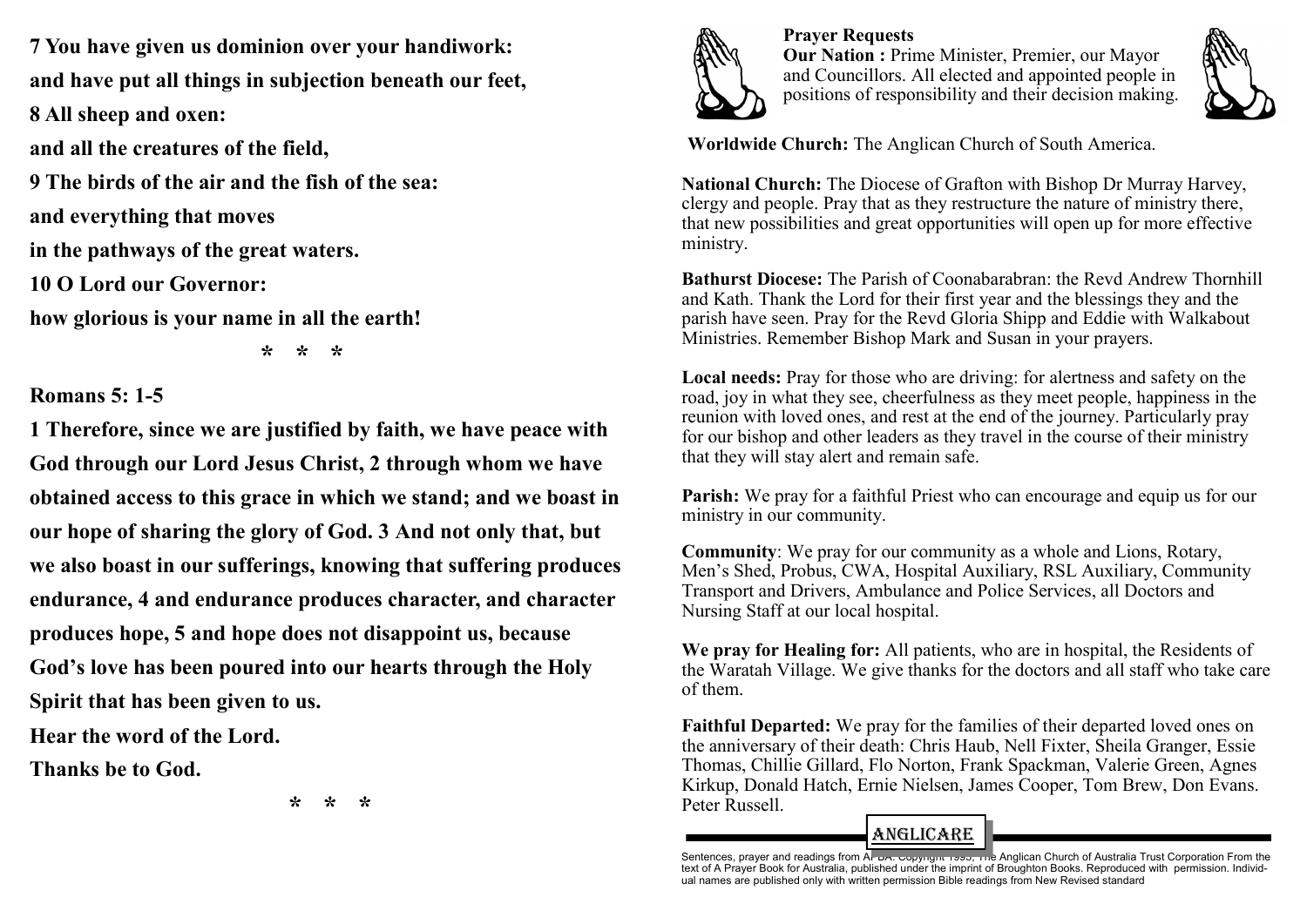## *BATHURST ANGLICAN CHURCH*

*~ To introduce, grow and share faith in Jesus ~ All Saints' Cathedral, P.O. Box 258 Bathurst N.S.W 2795 (02) 6331 4711 cathedral@bathurstanglican.org.au* 

*Dear Parish Warden's and Treasurers,* 

*One of the main purposes of the Diocesan Camp is for us to be able to offer people from across our diocese the opportunity to gather together for worship and fellowship around God's word. It has been a tremendous joy in previous years to see multiple generations encouraging one another in these ways as a Christian community. The camp provides a vital opportunity for families and their children to mix with others of similar age and stage. This not only helps the young ones know that they are not alone in following Jesus, but also gives the parents the chance to share together about what it means to "bring up their children in the faith and practice of the church" today. If your parish has a family, could I be so bold as to suggest that your church might be able to pass the hat around to provide a little assistance to encourage them to camp? If your parish does not have any children yet, there are 5 clergy families with young children who would be heartily cheered on to know that the diocese is supporting both them and their children as they live and work among us. Every little bit helps and would be very gratefully received. Please reference either the name of the family or "camp donation" Direct Debit: BSB 082-441 Account number 392 655 240.* 

*If you have any questions at all, please don't hesitate to contact me or Louise in the Diocesan office 6331 6567. While we are "On the Road Less Travelled" we journey together with our Risen Lord and Saviour. Yours in Christ,* 

*Phil* 

*Rev. Phil Howes Senior Associate Minister 0411 281 915 phil@bathurstanglican.org.au*  **The Gospel of the Lord Jesus Christ According to … John 16: 12-15**

**12 'I still have many things to say to you, but you cannot bear them now. 13 When the Spirit of truth comes, he will guide you into all the truth; for he will not speak on his own, but will speak whatever he hears, and he will declare to you the things that are to come. 14 He will glorify me, because he will take what is mine and declare it to you. 15 All that the Father has is mine. For this reason I said that he will take what is mine and declare it to you.** 

**For the Gospel of the Lord.** 

**Praise to you Lord Jesus Christ.**

 **\* \* \*** 

## **THANK GOD FOR THE LITTLE THINGS**

Thank you, God, for little things That often come our way— The things we take for granted But don't mention when we pray— The unexpected courtesy, The thoughtful, kindly deed-A hand reached out to help us In the time of sudden need— Oh make us more aware, dear God, Of little daily graces That come to us with "sweet surprise" From never-dreamed-of places...